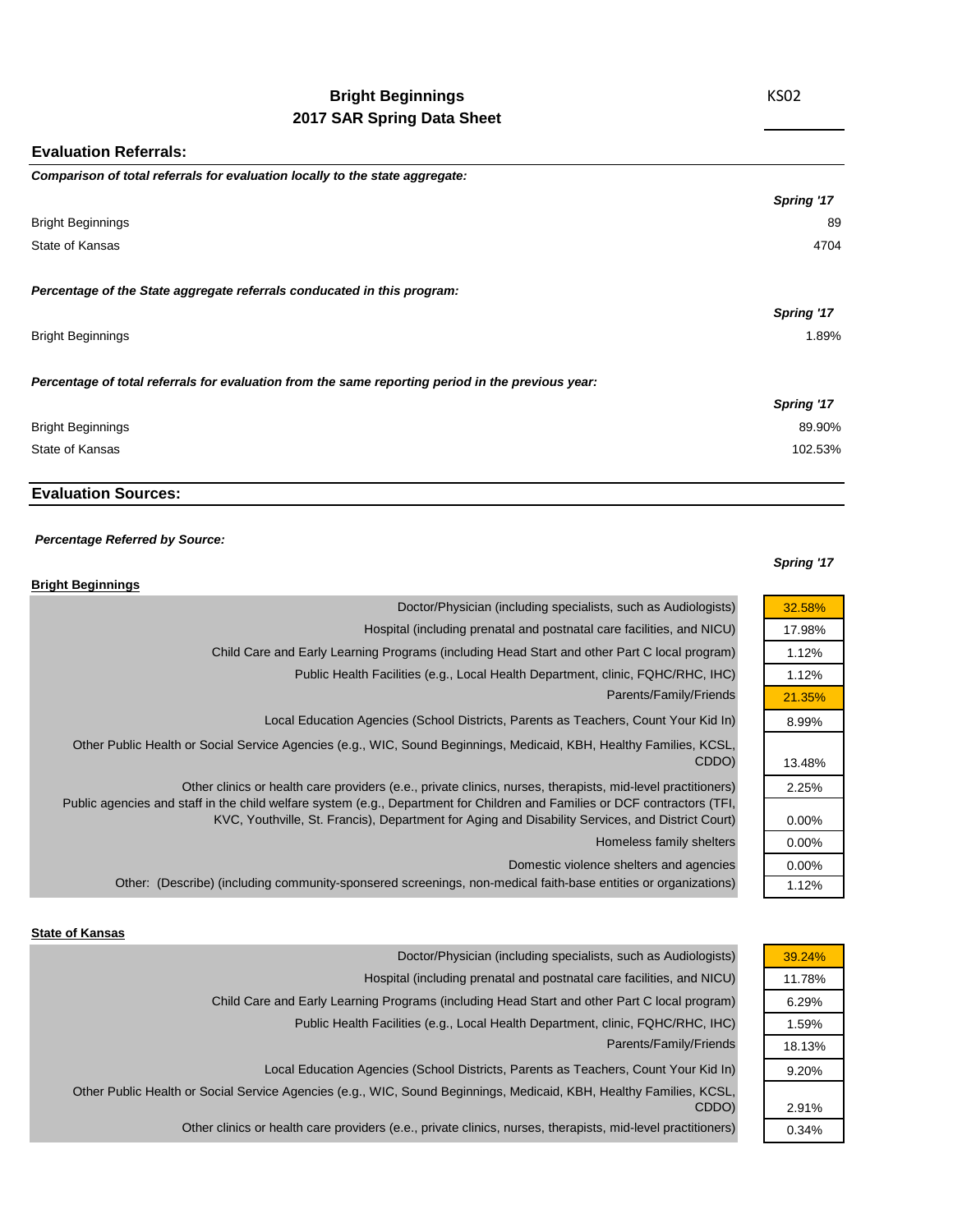| KVC, Youthville, St. Francis), Department for Aging and Disability Services, and District Court)                                                                                                                                             | 7.99%                                                      |
|----------------------------------------------------------------------------------------------------------------------------------------------------------------------------------------------------------------------------------------------|------------------------------------------------------------|
| Homeless family shelters                                                                                                                                                                                                                     | 0.02%                                                      |
| Domestic violence shelters and agencies                                                                                                                                                                                                      | 0.00%                                                      |
| Other: (Describe) (including community-sponsered screenings, non-medical faith-base entities or organizations)                                                                                                                               | 2.49%                                                      |
| Total referred but not evaluated:<br><b>Bright Beginnings</b><br>State of Kansas<br>Percentage of referrals that were not evaluated:<br><b>Bright Beginnings</b><br>State of Kansas<br>Percentage of reasons for not completing evaluations: | Spring '17<br>26<br>1583<br>Spring '17<br>29.21%<br>33.65% |
|                                                                                                                                                                                                                                              | Spring '17                                                 |
| <b>Bright Beginnings</b>                                                                                                                                                                                                                     |                                                            |
| <b>Family Declined</b>                                                                                                                                                                                                                       | 15.38%                                                     |
| Moved                                                                                                                                                                                                                                        | 11.54%                                                     |
| <b>Could Not</b><br>Locate Family                                                                                                                                                                                                            | 34.62%                                                     |
| In Process                                                                                                                                                                                                                                   | 38.46%                                                     |
| Other                                                                                                                                                                                                                                        | 0.00%                                                      |
| State of Kansas<br><b>Family Declined</b><br>Moved                                                                                                                                                                                           | 24.64%<br>3.60%                                            |
|                                                                                                                                                                                                                                              |                                                            |

**Timelines:**

## *Percentage of referrals not meeting seven-day timeline:*

|                                                               | Spring '17 |
|---------------------------------------------------------------|------------|
| <b>Bright Beginnings</b>                                      | 0.00%      |
| State of Kansas                                               | 0.00%      |
| Percentage of IFSPs not developed within the 45-day timeline: | Spring '17 |
| <b>Bright Beginnings</b>                                      | 14.55%     |
| State of Kansas                                               | 19.17%     |
|                                                               |            |

Could Not

Locate Family 22.17%

In Process  $\frac{49.59\%}{0.00\%}$ 

 $0.00%$ 

# **Local Program Proportionate Size Comparison:**

| <b>Six-Month Cumulative Count</b> |            |
|-----------------------------------|------------|
|                                   | Spring '17 |
| <b>Bright Beginnings</b>          | 170        |
| State of Kansas                   | 7314       |